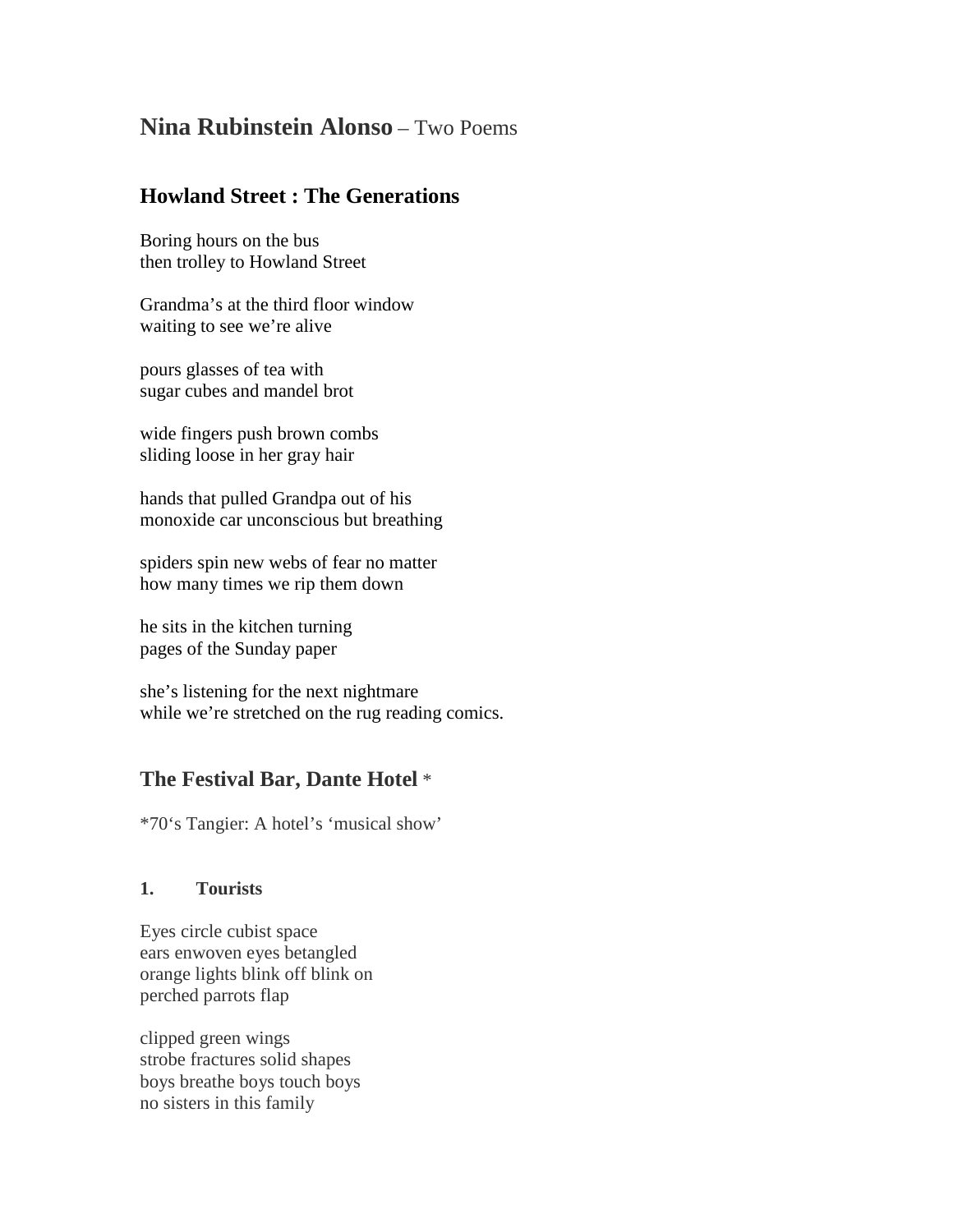okay it's a gay bar but a math teacher from Casablanca runs his fingers down Fernando's back 'are you girl, and she, is she real girl'

displaced facsimile dancing doll incognito silicone sculpture 'yes, she is and no, I'm not,' Fernando smiles and sips his wine

but I flinch when the math teacher sniffs my shoulder like a bee testing strange perfume trying to decide what I am.

#### **2. Rusti Ross from London town**

Purple lips pinch honeymoon jokes 'hey can you get it up boys?'

Rusti Ross mouths raunchy cartoons sings elbow-poke British jokes

few can translate English words but stare quiet as folded handkerchiefs

hypnotized by that red drag wig black fake lashes pasty-cream-cheese face

narrow shoulders shaking the beat jiggle plastic push-up boobs

stiff knees jerk to semi-strip sequins open to a flat shaved chest

hold that pose count one two three click off stage on arrow heels.

#### **3. Happy Halloween**

One Halloween we're glamorous wearing mama's red lipstick until man shape jumps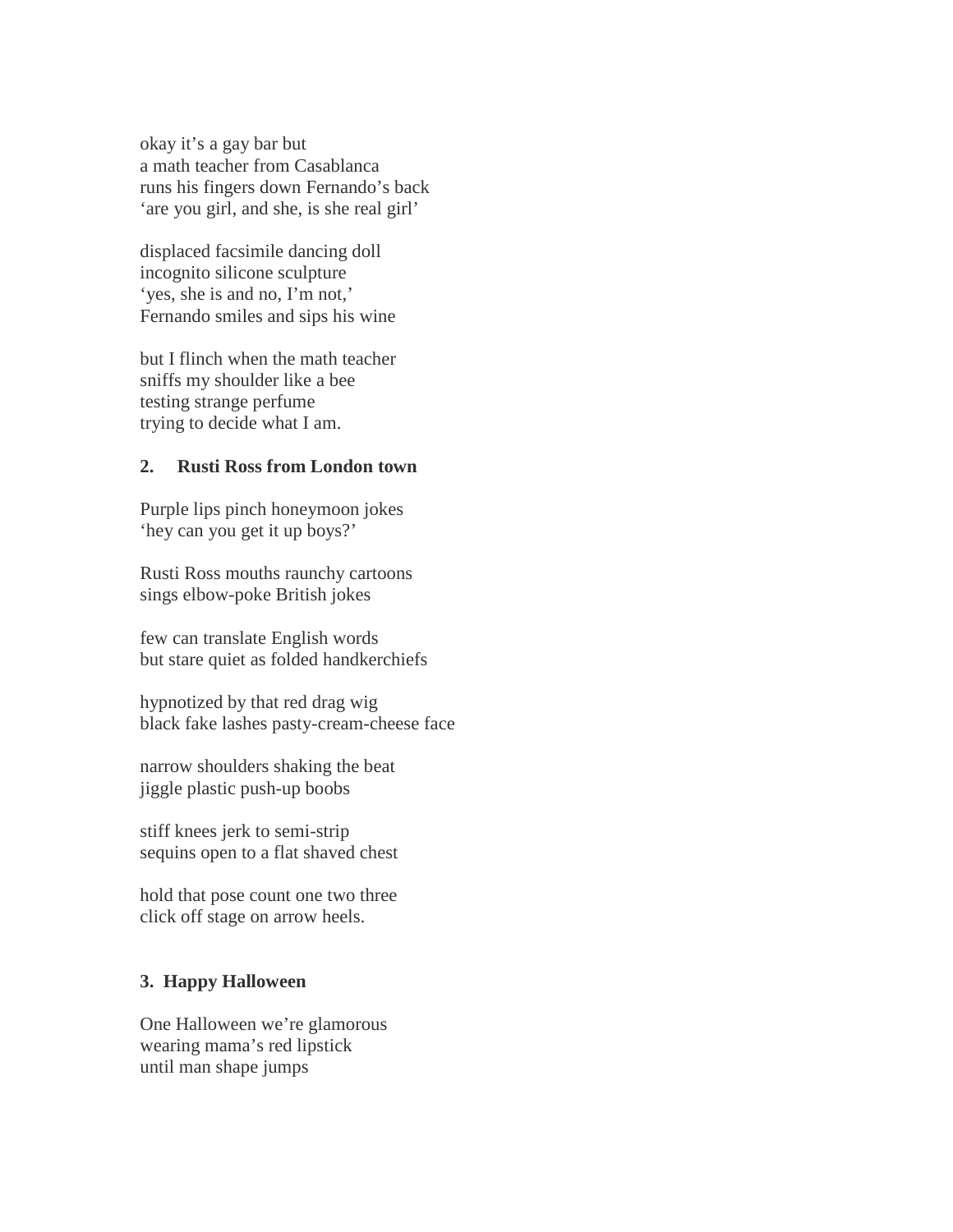from shadow stairs charcoal-scars on his ghost-face plastic claws wiggling

we run up the hill terrified beaded necklaces jingling two ten year old girls shrieking

escaping a monster with candy bags in our fists afraid to tell or we'll be blamed

slam the door home gasping safe surprised no one asks why we're shaking speechless

copy of a copy pretense gets by fake your way through whatever pain don't talk about it and please don't cry.

#### **4. Dancing boy**

Brown-eyed Indian dancing boy round-cheeked beautiful androgyne

dimpled gliding seductive bird clearly trained to tease and flirt

eleven maybe twelve years old as soft as Rusti was tough leather

nymph in sparkly satin pants sleek bare midriff tip-toe feet

rolling hips honeycomb sly young body oiled to perfection

his pink-lipped mouth pretends to bite when a man climbs on a chair

stretches his arms and howls like a dog aching for that rhinestone hair.